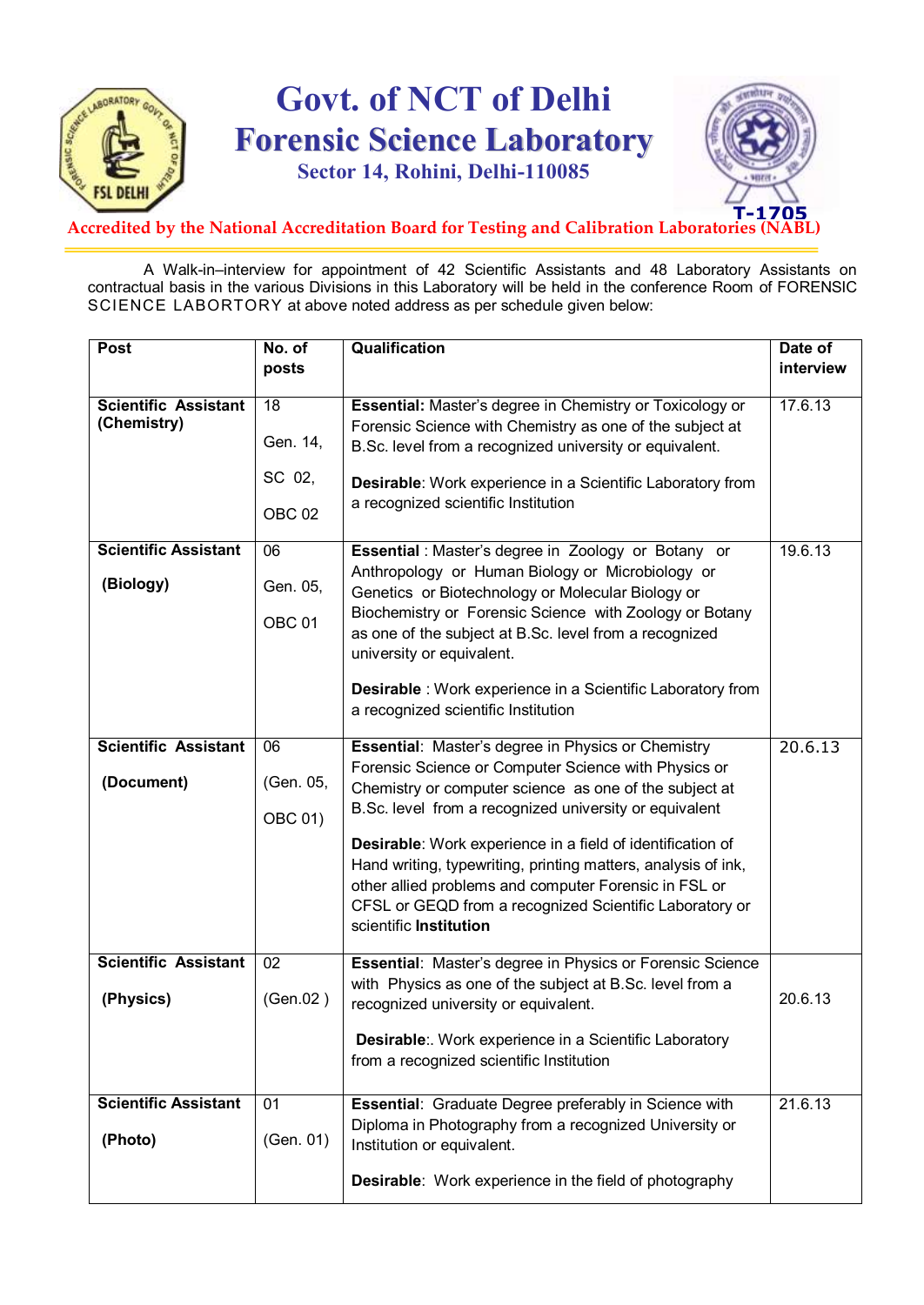|                                   |                   | from a Scientific Laboratory or recognized scientific<br>Institution                                               |         |
|-----------------------------------|-------------------|--------------------------------------------------------------------------------------------------------------------|---------|
| <b>Scientific Assistant</b>       | 04                | <b>Essential</b> : Master's degree in Physics or Mathematics or                                                    | 21.6.13 |
| (Ballistics)                      |                   | Forensic Science with Physics or Mathematics as one of                                                             |         |
|                                   |                   | the subject at B.Sc. level from a recognized university or                                                         |         |
|                                   | (Gen. 04)         | equivalent                                                                                                         |         |
|                                   |                   | <b>Desirable</b> Work experience in a Scientific Laboratory from                                                   |         |
|                                   |                   | a recognized scientific Institution                                                                                |         |
| <b>Scientific Assistant</b>       | 03                | <b>Essential</b> : Master's degree in Psychology or Criminology                                                    | 21.6.13 |
|                                   |                   | from a recognized university or equivalent                                                                         |         |
| (Lie detection)                   | Gen. 03           | <b>Desirable</b> Work experience in the relevant field.                                                            |         |
|                                   |                   |                                                                                                                    |         |
| <b>Scientific Assistant</b>       | 01                | Essential: Master's degree in Chemistry or Physics or                                                              | 20.6.13 |
| (HRD)                             |                   | Botany or Zoology or Biotechnology or Biochemistry or<br>Anthropology or Molecular Biology or Genetics or Genetics |         |
|                                   |                   | or Psychology or Toxicology or Forensic Science with                                                               |         |
|                                   | Gen. 01           | Botany or Zoology at B.Sc. level from a recognized                                                                 |         |
|                                   |                   | university or equivalent.                                                                                          |         |
|                                   |                   | <b>Desirable</b> : Work experience in a Scientific Laboratory from                                                 |         |
|                                   |                   | a recognized scientific Institution                                                                                |         |
| <b>Scientific Assistant</b><br>01 |                   | <b>Essential</b> : Master's degree in Chemistry, or Physics or                                                     | 21.6.13 |
|                                   |                   | Biological Sciences or Forensic Science with Chemistry as                                                          |         |
| (Finger Print)                    |                   | one of the subject at B.Sc. level from a recognized                                                                |         |
|                                   | Gen. 01           | university or equivalent                                                                                           |         |
|                                   |                   | Desirable Work experience in a Scientific Laboratory in                                                            |         |
|                                   |                   | the development and identification of fingerprints from a                                                          |         |
|                                   |                   | recognized scientific Institution                                                                                  |         |
| Laboratory                        | 10                | Essential: B.Sc. with Botany/Zoology from a recognized                                                             | 19.6.13 |
| <b>Assistant</b>                  |                   | university or equivalent.                                                                                          |         |
| (Biology)                         | Gen. 08,          | Desirable: Essential : Master's degree in Botany or                                                                |         |
|                                   | SC 01,            | Zoology or Anthropology or Human Biology or                                                                        |         |
|                                   | OBC <sub>01</sub> | Biotechnology or Molecular Biology or Genetics or                                                                  |         |
|                                   |                   | Biochemistry or Forensic Science with Zoology or Botany                                                            |         |
|                                   |                   | as one of the subject at B.Sc. level from a recognized<br>university or equivalent.                                |         |
|                                   |                   |                                                                                                                    |         |
| Laboratory                        | 20                | <b>Essential B.Sc. With chemistry from a recognized</b>                                                            | 17.6.13 |
| (Chemistry)                       | Gen. 14,          | university or equivalent.                                                                                          |         |
|                                   |                   | Desirable: Master's degree in Chemistry, Toxicology or                                                             |         |
|                                   | SC 02,            | Forensic Science with Chemistry at B.Sc. level from a                                                              |         |
|                                   | OBC 04,           | recognized university or equivalent.                                                                               |         |
| Laboratory                        | 05                | <b>Essential : B.Sc. With Physics or Chemistry from a</b>                                                          | 20.6.13 |
| <b>Assistant</b>                  |                   | recognized university or equivalent.                                                                               |         |
| (Documents)                       | Gen. 04,          |                                                                                                                    |         |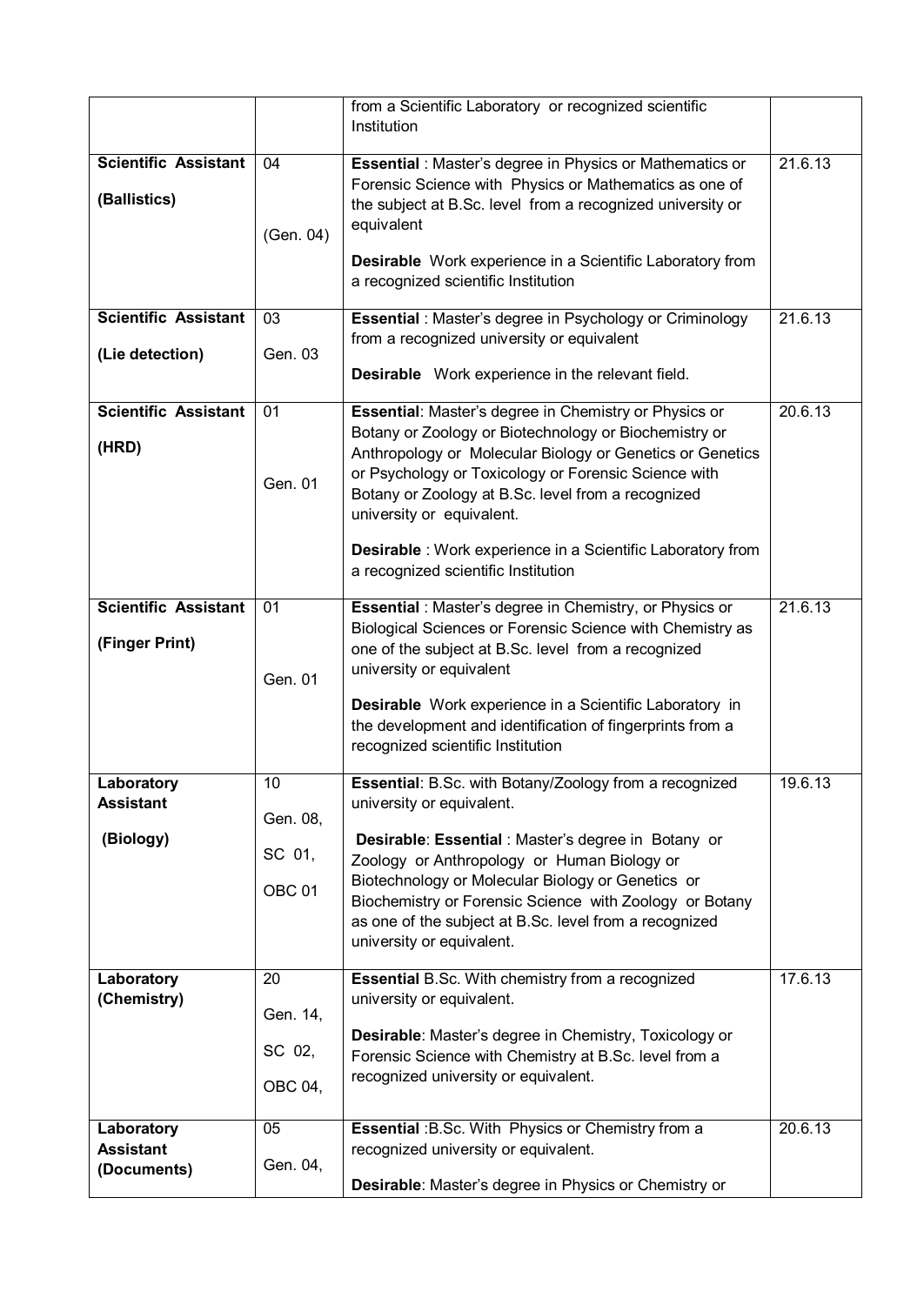|                                | <b>OBC 01)</b> | Forensic Science with Physics or Chemistry as one of the                                                                                                                                                                                                              |         |
|--------------------------------|----------------|-----------------------------------------------------------------------------------------------------------------------------------------------------------------------------------------------------------------------------------------------------------------------|---------|
|                                |                | subject at B.Sc. level from a recognized university or<br>equivalent                                                                                                                                                                                                  |         |
| Laboratory                     | 03             | Essential: Bachelor's Degree in Physics from a                                                                                                                                                                                                                        | 20.6.13 |
| <b>Assistant</b>               | Gen. 03        | recognized university.                                                                                                                                                                                                                                                |         |
| (Physics)                      |                | Desirable: Master's degree in Physics or Forensic Science<br>with Physics as one of the subject at B.Sc. level from a<br>recognized university.                                                                                                                       |         |
| Laboratory                     | 02             | Essential: Graduate Degree preferably in Science from a                                                                                                                                                                                                               | 21.6.13 |
| <b>Assistant</b>               | Gen. 02        | recognized university or Institution or equivalent.                                                                                                                                                                                                                   |         |
| (Photo)                        |                | Desirable: Diploma in Photography from a recognized<br>University or Institution or equivalent                                                                                                                                                                        |         |
| Laboratory                     | 03             | Essential: B.Sc. with Physics or Mathematics from a                                                                                                                                                                                                                   | 21.6.13 |
| <b>Assistant</b>               | Gen. 03        | recognized university. Desirable: Master's degree in                                                                                                                                                                                                                  |         |
| (Ballistics)                   |                | Physics or Mathematics or Forensic Science with Physics<br>or Mathematics as one of the subject at B.Sc. level from a<br>recognized university                                                                                                                        |         |
| Laboratory                     | 01             | Essential: B.Sc. with Physics or Chemistry or Botany or                                                                                                                                                                                                               | 20.6.13 |
| <b>Assistant</b>               | Gen. 01        | Zoology from a recognized university.                                                                                                                                                                                                                                 |         |
| (HRD)                          |                | Desirable: Master's degree in Physics or Chemistry or<br>Botany or Zoology or Forensic Science or Psychology or<br>Biotechnology or Molecular Biology or Genetics or<br>Anthropology or Human Biology, Biochemistry from a<br>recognized university or its equivalent |         |
| Laboratory<br><b>Assistant</b> | 01             | <b>Essential: B.Sc. Chemistry from a recognized university</b><br>or its equivalent.                                                                                                                                                                                  | 21.6.13 |
|                                | Gen. 01        |                                                                                                                                                                                                                                                                       |         |
| (Finger print)                 |                | <b>Desirable:</b> Master's degree in Chemistry or Forensic<br>Science with Chemistry at B.Sc. level from a recognized<br>university or its equivalent                                                                                                                 |         |
| Laboratory                     | 03             | <b>Essential: Bachelor Degree in psychology or criminology</b>                                                                                                                                                                                                        | 21.6.13 |
| <b>Assistant</b>               | Gen. 03        | from a recognized university.                                                                                                                                                                                                                                         |         |
| (Lie Detection)                |                | Desirable: Master's degree in psychology or criminology<br>from a recognized university                                                                                                                                                                               |         |

#### **The Number of posts indicated above is provisional and subject to change without any prior notice**

**Nature of Duties**: Assisting in forensic examinations of cases received from investigating agencies and any other work assigned by the superiors from time to time.

#### **TERMS AND CONDITIONS OF RECRUITMENT**

- 1. **Reporting / Registration time**: candidates are required to report at the Reception Counter of FSL, Rohini, between 9.00 AM to 12.00 Noon on the schedule date of interview. No candidate will be entertained thereafter. Interview shall be started at 10.00 AM sharp.
- 2. **Remuneration**: Fixed consolidated remuneration only will be paid to the contract staff as under:
- a) Scientific Assistant Rs. 14400/- per month during the period of contract
- b) Laboratory Assistant Rs.13680/- per month during the period of contract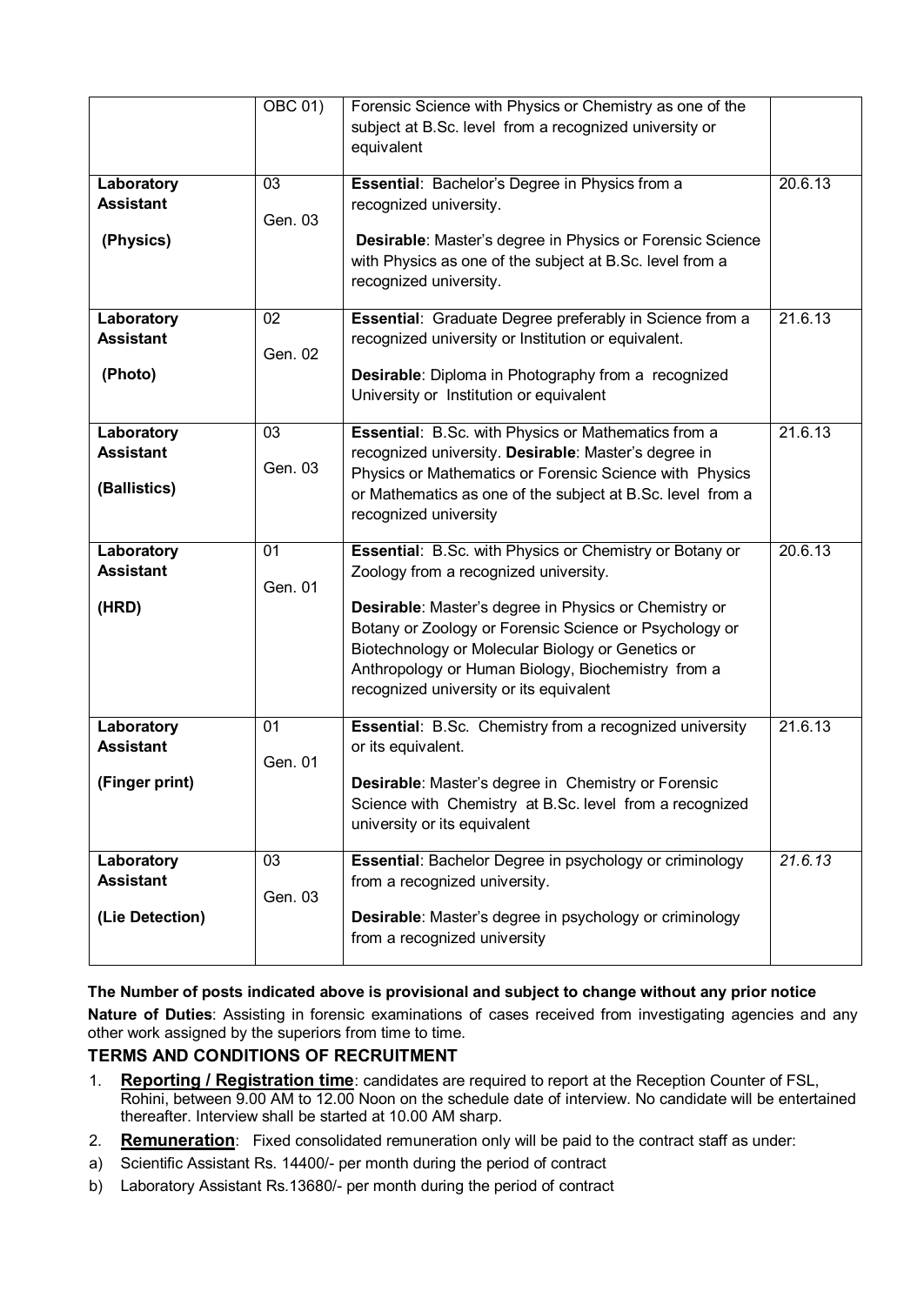#### 3. **Age Limit:**

- a) For General Category, the applicant should be below 27 years of age as on 01.06.2013.
- b) 5 years relaxation in age will be given to Schedule caste Category candidates.
- c) 3 years relaxation in age will be given to Other backward class Category candidates.
- 4. The tenure of contract shall be for one year or till regular appointment to the relevant post is made, whichever is earlier. The contract shall terminate automatically on the expiry of one year, unless terminated earlier.
- 5. Benefit of reservation shall be provided only to those Other backward class / Schedule caste candidates, who are original residents of Delhi and have certificates issued by the Competent Authority about their caste status which should appear in the notified list of Schedule caste and Other backward class of Delhi.
- 6. No TA/DA will be paid for appearing in the interview
- 7. In case interview is not completed on the scheduled date/duration for whatsoever reasons, the interviews shall be conducted on the next working day.
- **8. No correspondence or personal enquiries on telephone shall be entertained.**
- 9. Candidates are required to bring all original documents about their educational qualification and other relevant documents along with their self - attested photocopies at the time of interview. Candidates are also required to bring any Identity proof along with self - attested copy i.e. Driving License / Voter I Card / Adhaar Card /Bank pass book with photograph duly attested of any Nationalized Bank (atleast 3 years old ) / pass port or any other proof deemed fit by this office.
- 10. Director, FSL, Govt. of NCT of Delhi can terminate the services of any contract staff at any time without assigning any reason. However, in case any appointed candidate wishes to quit, one month notice or surrender of one month remuneration in lieu of Notice is required from such appointed candidate.
- 11. In the event of selection, the candidate shall have to submit an undertaking stating that he/ she shall not stake any claim nor file any court case for regularization of service in any Court of Law and appointment on contract shall be offered only thereafter.
- 12. No Allowance / facility other than those specifically allowed in the appointment letter, available to the regular employees shall be payable to person engaged on contract.
- 13. The names of selected candidates will be displayed on the Notice Board of FORENSIC SCIENCE LABORTORY. No postal /personal intimation will be sent to the candidates. The candidates must be ready to join within one week after the selection.
- 14. The contract staff will be normally required to work during normal working hours on all working days. However, they may be required to work after office hours and on holidays, if required in the interest of FSL, but without any extra remuneration. The contract staff may also be deputed anywhere outside FSL.
- 15. Contract staff will be allowed 8 casual holidays and 2 Restricted Holidays out of list of Restricted Holidays notified by GAD GNCT of Delhi. No earned leave, medical leave or any other kind of leave will be permitted.
- 16. If suitable candidates are not available in reserved category, candidates from General category will be considered for selection.
- 17. Selected candidates will be offered contract appointment subject to medical fitness and verification of character and antecedents.
- 18. Selected candidates will have to submit 3 passport size photographs along with duly filled form for character and antecedent verification which will be provided at the reception of FSL.
- 19. No relaxation will be given in working hours to the selected candidate for any reason what so ever.
- 20. The selected candidates shall have to execute a contract agreement accepting the above terms and condition on a non-judicial stamp paper of execute Rs. 100/- before their appointment on contract basis.

#### **JURISDICTION OF DISPUTE:**

Only the courts at Delhi/New Delhi shall have the exclusive jurisdiction to try disputes, if any, arising out of this contract between the appointed candidates and F.S.L.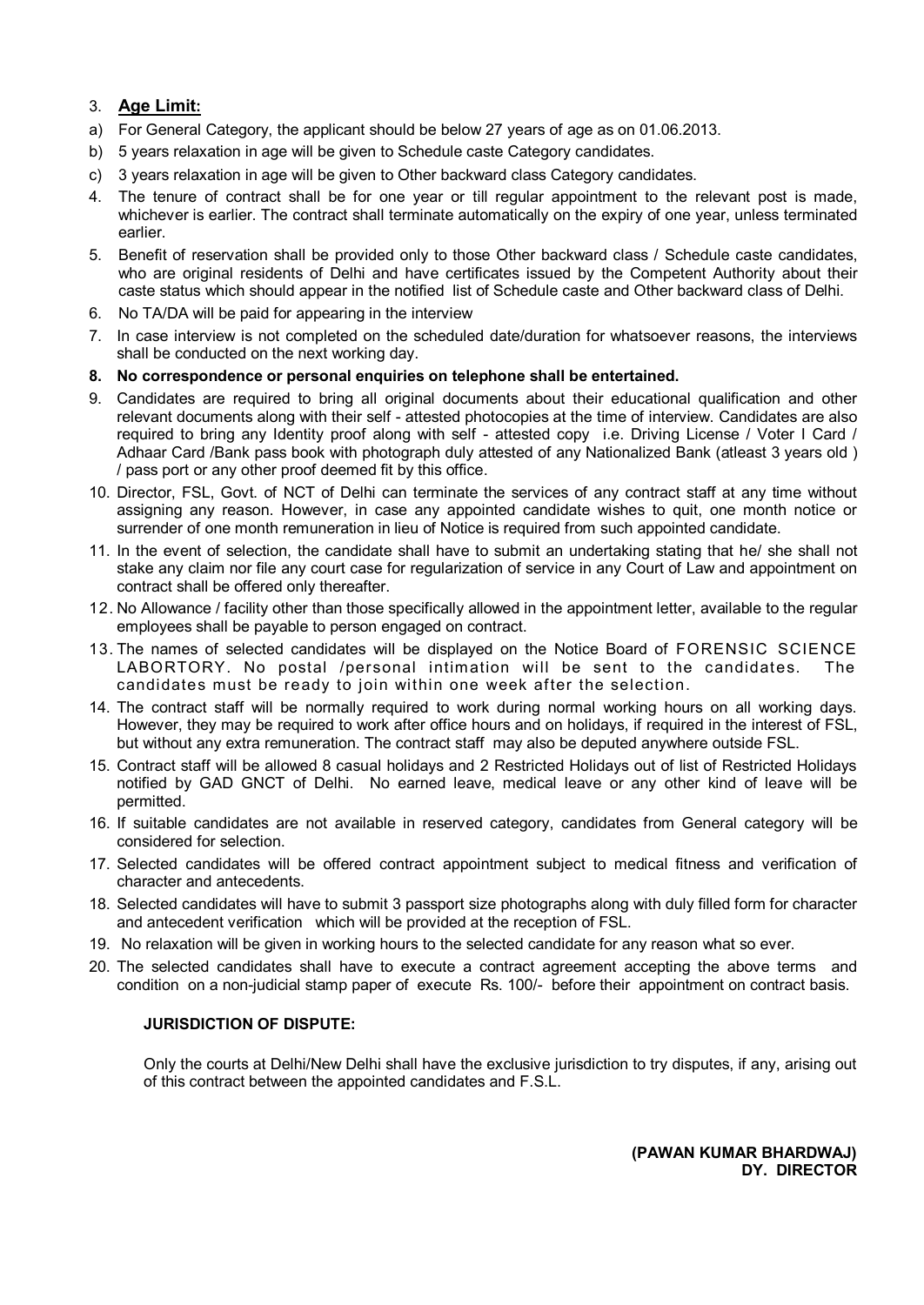#### **APPLICATION FORMAT Paste your recent**

**passport size photograph attested by the Gazetted Officer**

| 1.                    | Advt. No.                                                                                                                                                                                              |            | <u> 1989 - Johann John Harry, mars eta bat eta bat eta bat eta bat eta bat ez arteko harta zen bat erroman zen b</u> |  |  |  |  |
|-----------------------|--------------------------------------------------------------------------------------------------------------------------------------------------------------------------------------------------------|------------|----------------------------------------------------------------------------------------------------------------------|--|--|--|--|
| 2.<br>3.              | Post applied for<br><u> 1999 - Johann John Stone, mars and deutscher Stone († 1951)</u>                                                                                                                |            |                                                                                                                      |  |  |  |  |
| 4.                    |                                                                                                                                                                                                        |            |                                                                                                                      |  |  |  |  |
| 5.                    | Mother's Name                                                                                                                                                                                          |            |                                                                                                                      |  |  |  |  |
| 6.                    |                                                                                                                                                                                                        |            |                                                                                                                      |  |  |  |  |
| 7.                    | <u> 1999 - Johann Johann Stoff, deutscher Stoffen und der Stoffen und der Stoffen und der Stoffen und der Stoffen</u><br>Address for correspondence<br><u> 1980 - Johann John Stone, mars et al. (</u> |            |                                                                                                                      |  |  |  |  |
| 8.                    | Date of Birth                                                                                                                                                                                          |            |                                                                                                                      |  |  |  |  |
| 10.                   |                                                                                                                                                                                                        |            |                                                                                                                      |  |  |  |  |
| 11.                   | Educational Qualification (s)                                                                                                                                                                          |            |                                                                                                                      |  |  |  |  |
| Qualification/ Degree |                                                                                                                                                                                                        | University | of Marks Obtained<br>$\%$<br>&<br>Division/Grade                                                                     |  |  |  |  |
|                       |                                                                                                                                                                                                        |            |                                                                                                                      |  |  |  |  |
|                       |                                                                                                                                                                                                        |            |                                                                                                                      |  |  |  |  |
|                       |                                                                                                                                                                                                        |            |                                                                                                                      |  |  |  |  |
| 12.                   |                                                                                                                                                                                                        |            |                                                                                                                      |  |  |  |  |

13. Telephone/Contact no/ E-mail Id, if any \_\_\_\_\_\_\_\_\_\_\_\_\_\_\_\_\_\_\_\_\_\_\_\_\_\_

**Please note that no correspondence or telephonic enquiries shall be entertained.**

 $\mathcal{L}=\mathcal{L}=\mathcal{L}=\mathcal{L}=\mathcal{L}=\mathcal{L}=\mathcal{L}=\mathcal{L}=\mathcal{L}=\mathcal{L}=\mathcal{L}=\mathcal{L}=\mathcal{L}=\mathcal{L}=\mathcal{L}=\mathcal{L}=\mathcal{L}=\mathcal{L}=\mathcal{L}=\mathcal{L}=\mathcal{L}=\mathcal{L}=\mathcal{L}=\mathcal{L}=\mathcal{L}=\mathcal{L}=\mathcal{L}=\mathcal{L}=\mathcal{L}=\mathcal{L}=\mathcal{L}=\mathcal{L}=\mathcal{L}=\mathcal{L}=\mathcal{L}=\mathcal{L}=\mathcal{$ 

\_\_\_\_\_\_\_\_\_\_\_\_\_\_\_\_\_\_\_\_\_\_\_\_\_\_\_\_\_\_\_\_\_\_\_\_\_\_\_

**Note: In case of insufficient space separate sheet may attached.**